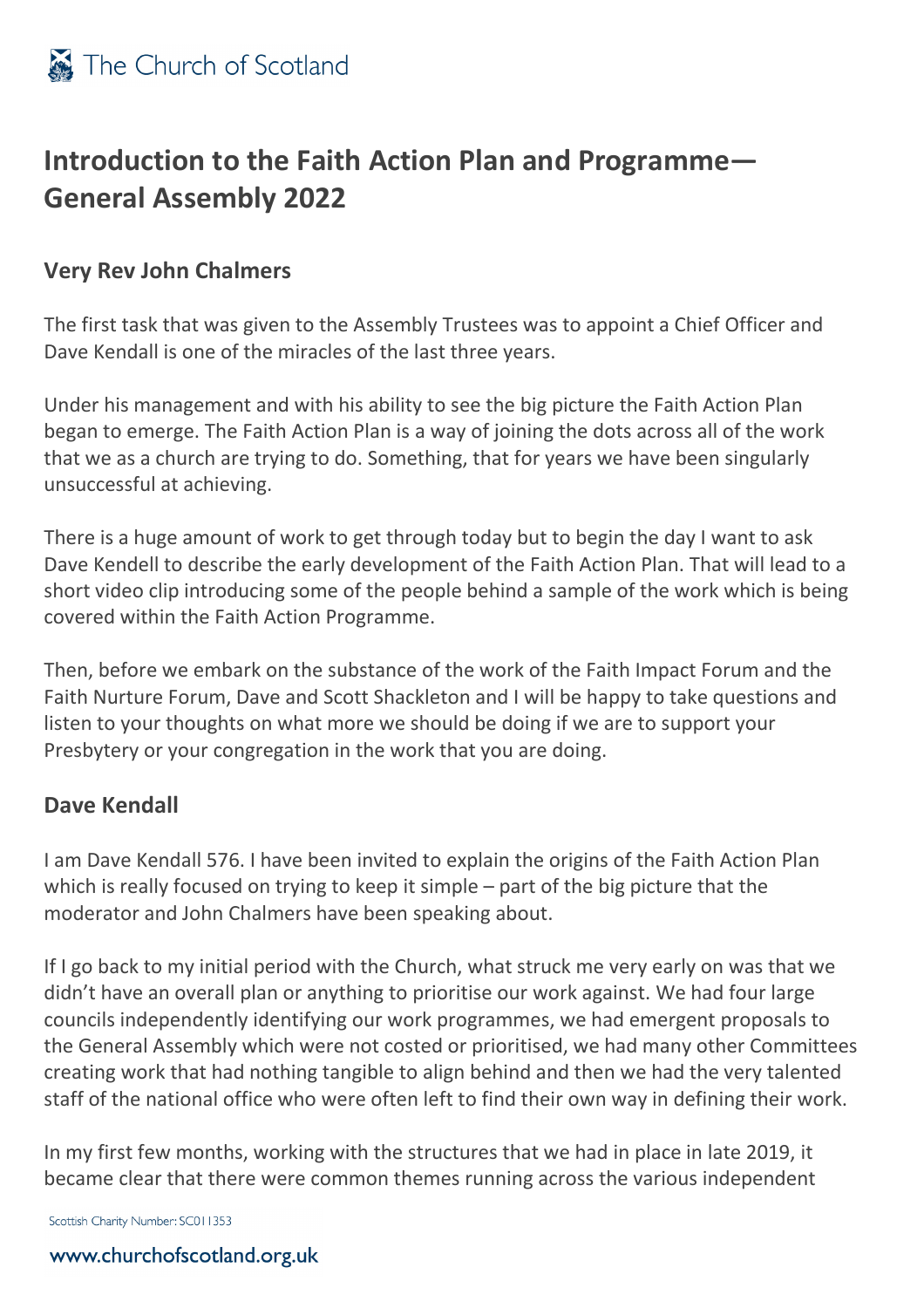

work programmes. There was also repetition, duplication, omissions, major silos and uncertainty about what really mattered. The first draft of the Faith Action Plan only sought to align all of this work onto one page to help us rationalise and prioritise what was required of us - which we did alongside setting budget constraints for each area. In parallel with this we progressed the plan to rationalise the number of Councils from 4 at the time to the 2 smaller forums we have now both of which have done a power of excellent work that you will hear about today. As I looked at the areas where we were having success in transforming our situation and leading the reformation for the new age it was apparent that the single most influential factor was Inspirational Leadership grounded in practical theology – this had to be a key goal for us to build on alongside sustainability for our ministry to Scotland and beyond. This was incorporated into the plan. The next step was to check the validity of our existing vision for the Church and how well this fitted with what we needed to do going forward.

The big test was could we align the identified priorities to the areas referenced in the vision statement? As it happens this worked well and gave us the basis of the plans structure linking the work to the Vision. Working with the Forums and others this was all developed into a statement that we could agree as the basis for the national programme. The development continued by cross checking against the goals of the Radical Action Plan and actions from the 2019 Special Commission on Structural Reform. We had all sorts of Groups chasing all these separate action plans – the best chance of success was to coordinate, track and deliver them from one place.

The alignment was very strong between the various inputs to the plan and as a result we just had to incorporate a few additional points so that we could run everything from just the one high level plan. In parallel with this work the second page was developed – expanding on what the plan meant in terms of our leadership, actions and behaviours.

Our culture, values and standards are a key factor in all this – we need to set clear expectations and know what we stand for as we strive to inspire people towards faith and the good news through our actions.

This was all finalised with further input from the Forums – in particular Faith Impact on this occasion. The final check was against the 5 Marks of Mission which was relatively easy to achieve but in itself poses a challenge given the large scope of work justifiable under this banner. While they are helpful in setting our path we need to be more specific in our intent.

Progress since establishing the plan includes a significant reduction of the national spending and transforming towards having a flexible staff team in the Faith Action area working

Scottish Charity Number: SC011353